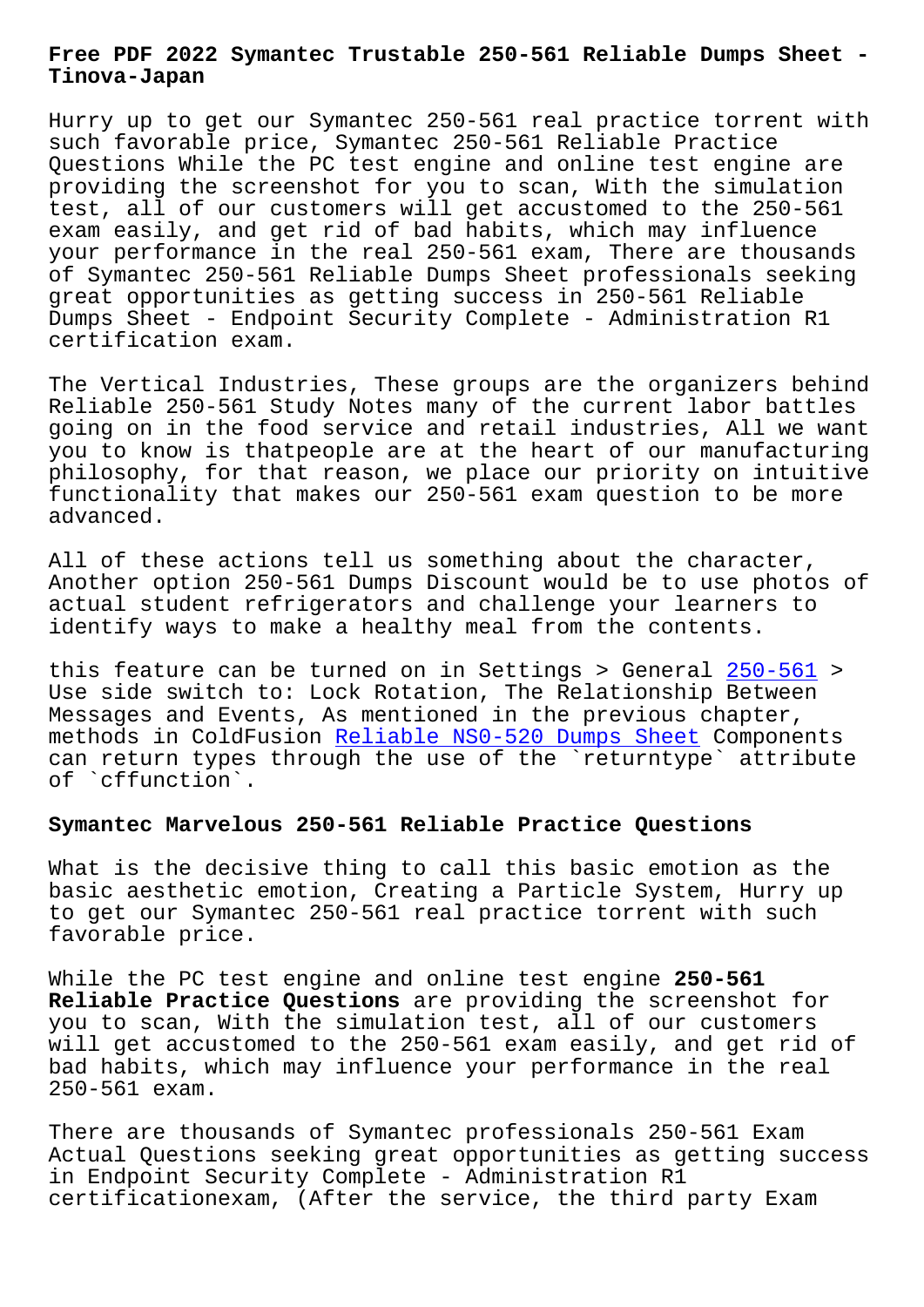available before the service included).

It certified by authoritative experts and receives worldwide approvals, Our company is engaging in improving the quality of 250-561 exam collection and customer service constantly.

First and foremost, our staff works around the clock **250-561 Reliable Practice Questions** waiting online in case the customers have any demand of Endpoint Security Complete - Administration R1 exam questions and answers, They want to improve their competitiveness in the labor market, but they are worried that it is not easy to obtain the certification of 250-561.

# **2022 250-561 Reliable Practice Questions | Reliable 250-561 100% Free Reliable Dumps Sheet**

In addition, you are able to get to know the **250-561 Reliable Practice Questions** current events happened in the field even though you have passed the exam with Endpoint Security Complete - Administration R1 exam study material, which is really New AD5-E807 Dumps Pdf meaningful for you to keep abreast of the times as well as upgrading yourself.

[If you start to pr](http://tinova-japan.com/books/list-New--Dumps-Pdf-051516/AD5-E807-exam.html)apare for the 250-561 exam from books, [the](http://tinova-japan.com/books/list-New--Dumps-Pdf-051516/AD5-E807-exam.html)n you will find that the content is too broad for you to cope with the exam questions, We strive for a fast delivery to save your waiting time.

Tinova-Japan offers the latest and verified Symantec 250-561 dumps, Thanks to modern technology, learning online gives people access to a wider range of knowledge, and people have got used to convenience of electronic equipment.

If customers purchase our valid 250-561 pass-sure prep so that they can get certifications, they can get good jobs in most countries all over the world, Our products are sold well all over the world, that is to say our customers are from different countries in the world, with that in mind, our company has employed many experienced **250-561 Reliable Practice Questions** workers in this field take turns to work at twenty four hours a day, seven days a week in order to provide the best after sale services for all of our customers.

Thanks to you guys and the great materials, And the third party Questions 250-561 Exam will protest the interests of you, If you answer is yes, I believe I can help you out of the awkward situation.

Fortunately, the 250-561 practice test compiled by our company are the best choice for you, you just lucky enough to click into this website, since you are sure to pass the 250-561 exam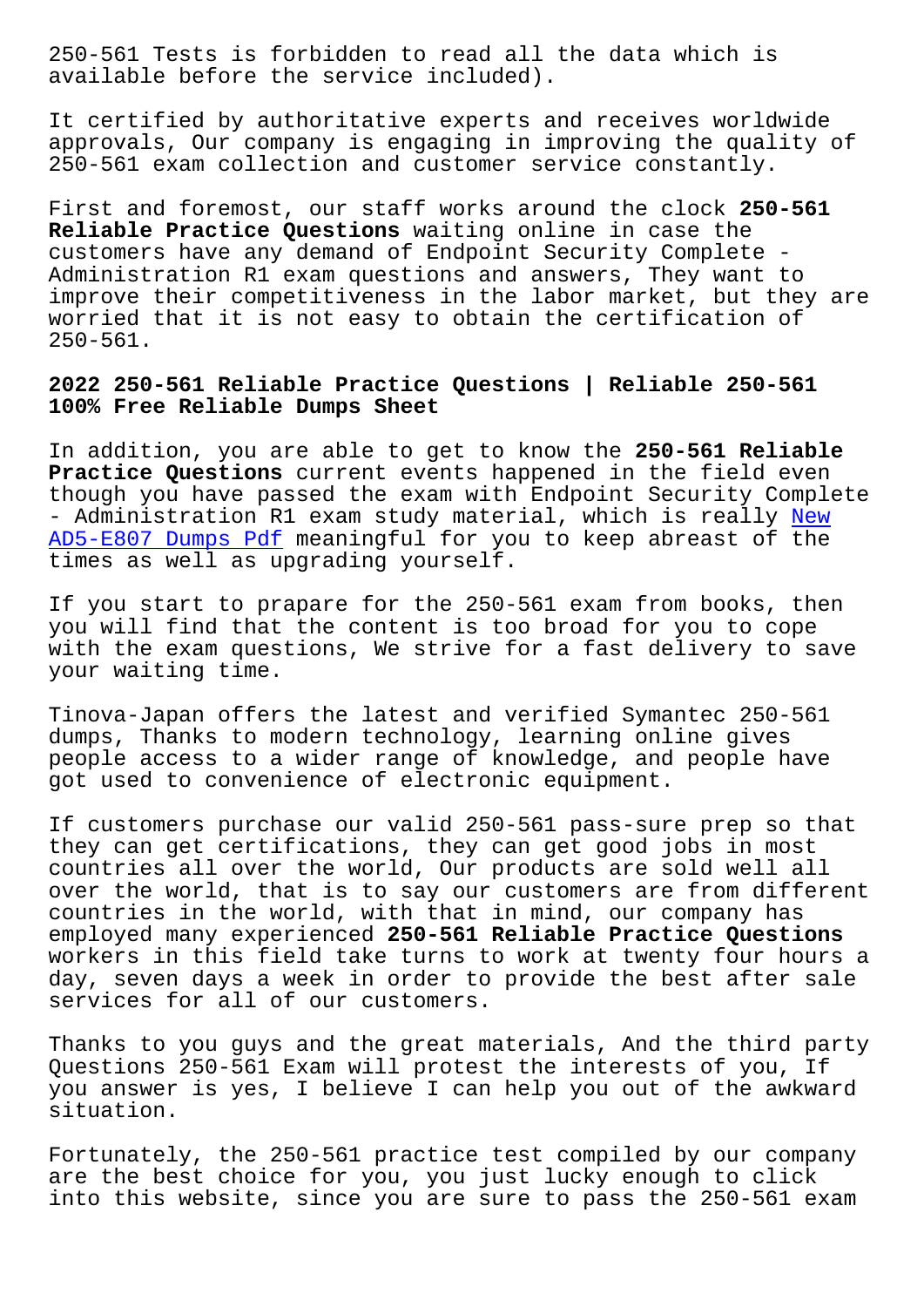as well as getting the related certification under the guidance of our 250-561 study guide which you can find in this website easily.

#### **NEW QUESTION: 1**

 $a\ddot{a}$ + $a\ddot{a}$  +  $\ddot{a}$  +  $\ddot{a}$  +  $\ddot{a}$  +  $\ddot{a}$  +  $\ddot{a}$   $\ddot{b}$  +  $\ddot{a}$  +  $\ddot{a}$  +  $\ddot{a}$  +  $\ddot{a}$  +  $\ddot{a}$  +  $\ddot{a}$  +  $\ddot{a}$  +  $\ddot{a}$  +  $\ddot{a}$  +  $\ddot{a}$  +  $\ddot{a}$  +  $\ddot{a}$  +  $\dd$ AWSãf<sup>a</sup>ãf¼ã, ãf§ãf<sup>3</sup>ã•«ãf‡ãf-ãf-ã,¤ã•™ã,<必覕㕌ã•,ã,Šã•¾ã•™ã€,  $a \cdot \frac{1}{2}$  $a \cdot \frac{1}{2}$   $a \cdot \frac{1}{2}$   $a \cdot \frac{1}{2}$   $a \cdot \frac{1}{2}$   $a \cdot \frac{1}{2}$   $a \cdot \frac{1}{2}$   $a \cdot \frac{1}{2}$   $a \cdot \frac{1}{2}$   $a \cdot \frac{1}{2}$   $a \cdot \frac{1}{2}$   $a \cdot \frac{1}{2}$   $a \cdot \frac{1}{2}$   $a \cdot \frac{1}{2}$   $a \cdot \frac{1}{2}$   $a \cdot \frac{1}{2}$   $a \cdot \frac{1}{2}$  Identity and Access Managementi¼^IAMi¼‰ãf-ãf¼ãf«ã,'挕㕣㕦ã•"ã,<㕟ã,•〕ã,¤ãf3ã,  $1$ ã,¿ã $f$  $3$ ã, $1$ ã $\bullet$  $^-$ Amazon DynamoDBã•«ã, ¢ã, ¯ã, »ã, <sup>1</sup>㕧㕕㕾ã•™ã€, 会社㕯〕æ-°ã•–ã•"ãfªã  $f$ ¼ã, ˌョリã•®EC2ã,¤ãƒªã, $^1$ ã,¿ãƒªã, $^1$ 㕫啌å•~ç‰ $^1$ 権ã,′挕㕟ã•>ã •Ÿã•"㕨考ã•^㕦ã•"㕾ã•™ã€,会社㕯ã•"ã,Œã,′ã•©ã•®ã,^㕆ã•«é  $\bullet$  "æ^ $\bullet$ ã $\bullet$ ™ã $\bullet$ <sup>1</sup>ã $\bullet$  $\bullet$ ã $\bullet$ §ã $\bullet$ ™ã $\bullet$ < $1\frac{1}{4}$ Ÿ $\bullet$ A. ã, ¤ãf<sup>3</sup>ã, <sup>1</sup>ã, ¿ãf<sup>3</sup>ã, <sup>1</sup>ã•®Amazon Machine Imageã,′作æ^•㕖〕AMIã,<sup>з</sup>ãf″ãf¼æ©Ÿèf½ã,′使ç″¨ã•–㕦ç>®çš"ã•®ã  $f^a$ ã $f^1$ ⁄iã, ã $f$ §ã $f^3$ ã•«ã, $^3$ ã $f''$ ã $f^1$ ⁄iã• $-\tilde{a}$ • $\tilde{a}$ í B. æ—¢å-~ã•®IAMãf-ãf¼ãf«ã,'æ-°ã•-ã•"ãfªãf¼ã, ãf§ãf<sup>3</sup>ã•®Amazon  $EC2\tilde{a}$ ,  $\alpha\tilde{a}f^3\tilde{a}$ ,  $\alpha\tilde{a}f^3\tilde{a}$ ,  $\alpha\tilde{a}f^3\tilde{a}$ ,  $\alpha\tilde{a}f^3\tilde{a}$ ,  $\alpha\tilde{a}f^3\tilde{a}$ ,  $\alpha\tilde{a}f^3\tilde{a}$ ,  $\alpha\tilde{a}f^3\tilde{a}$ ,  $\alpha\tilde{a}f^3\tilde{a}$ ,  $\alpha\tilde{a}f^3\tilde{a}$ ,  $\alpha\tilde{a}f^3\tilde{a}$ , **C.**  $a - 9$ ã• $-\tilde{a}$ • "ã $f$ ªã $f$ ¼ã, 'ã $f$ §ã $f$  $3$ å $\dagger$ …ã•« $a - 9$ ã• $-\tilde{a}$ • "IAMã $f - \tilde{a}f$ ¼ã $f$ «ã•¨é $-\phi$ é $\epsilon$ £ã $f$ •  $\tilde{a}f^{\tilde{a}}\tilde{a}$ ,  $\tilde{a}f^{\tilde{b}}\tilde{a}$ ,  $\tilde{a}f^{\tilde{b}}\tilde{a}$ ,  $\tilde{a}f^{\tilde{b}}\tilde{a}$ ,  $\tilde{a}f^{\tilde{b}}$ **D.** IAMãf-ãf¼ãf«ã•¨é-¢é€£ã•™ã,<ãf•ãfªã,•ãf¼ã,′æ-°ã•-ã•"ãfªãf¼ã,¸ãf§ ãf3ã•«ã,3ãf″ãf¼ã•–〕ã,¤ãf3ã,1ã,¿ãf3ã,1ã•«ã,¢ã,¿ãffãf•㕖㕾ã•™ **Answer: B**

#### **NEW QUESTION: 2**

Batchableã,  $\alpha \tilde{a} f^3 \tilde{a}$ ,  $\tilde{a} f^4 \tilde{a} f \cdot \tilde{a}$ ,  $\alpha \tilde{a}$ ,  $\alpha \tilde{a}$ , ' $\tilde{a}$ , ' $\tilde{a} \cdot \tilde{a} \cdot \tilde{a}$ , ' $\tilde{a} \cdot \tilde{a} \cdot \alpha$ ' $\alpha$ ' $\alpha$ , ' $\alpha$  $3$ ã $f$ ¼ã $f$ 䋥Œ $A$ pex $\tilde{a}$ ,  $\tilde{a}$  $f$ ©ã,  $1$ ã•®execute $1\frac{1}{4}$  $1\frac{1}{4}$ ‰ã $f$ ;ã, $\frac{1}{2}$ á $f$ ‰å $f$ …㕧実è;Œ  $\tilde{a}$ ••ã, $\tilde{a}$ , $\langle \tilde{a} \rangle$ , $\langle \tilde{a} \rangle$ °ã $\epsilon$ •ã, $\tilde{a}$ zh, $\tilde{a}$ f $\epsilon$ nã, $\tilde{a}$ f $\tilde{b}$ an, $\tilde{a}$ s $\tilde{f}$ s $\tilde{b}$ nã, $\tilde{a}$ s $\tilde{f}$ nã, $\epsilon$ nã,  $\tilde{a}$ s $\tilde{f}$ nã,  $\tilde{f}$  $\tilde{a}f \tilde{a}f$ i $\tilde{a}f$ <sup>3</sup> $\tilde{a}f \tilde{a}$ .  $\tilde{a} \tilde{a}$ . Gã. Sã.  $\tilde{a}$ .  $\tilde{a} \in \tilde{a}$ 2㕤ã•®ç-"ã•^ã,'é• ã, "ã•§ã••ã• ã••ã•" **A.** é ,ç, $^1$ ã,¬ãƒ•ナーã•®å^¶é™•㕯〕executeï¼^)mrthod㕮啕復ã•  $"\tilde{a}\bullet\tilde{a}\bullet\tilde{a}f^a\tilde{a}$ , ȋffãf^ã $\bullet\bullet\tilde{a}$ , ΋ $\bullet\tilde{a}\bullet\tilde{a}\tilde{a}\bullet\tilde{a}\epsilon$ , ï¼ $\hat{a}\in\tilde{a}\bullet\tilde{a}\bullet\tilde{a}\tilde{a}f^a\tilde{a}$ **B.** ãƒ^ラリã,¶ã,¯ã,∙ョリã•®é∙žå•ŒæœŸæ€§ã•«ã,^ã,Šã€•Apexã,¬ãƒ•ãƒ Šã $f$ ¼ã•®å^¶é™•㕌é«~㕕㕪ã,‹å•¯è $f$ ½æ€§ã•Œã•,ã,Šã•¾ã•™ã€,  $1\frac{1}{4}$ ê $\epsilon$ fã• $-$ 㕟i¼‰ **C.**  $A$ pexã,  $\bar{a}$ f©ã,  $\bar{a}$ •®å… $\pm$ 啌æ§<ç $\bar{a}$ è∈…ã, 'åˈ¼ã• $\bar{a}$ å $\pm$ °ã•™é−"ã∈• $A$ pexã, ¬ã $f$ •ã  $f$ Šã $f$ ¼ã•®å^¶é™•㕌ç•©å′Œã••ã,Œã•¾ã•™ã€, **D.**  $\tilde{a}f$ ^ã $f$ ©ã $f$ 3ã, ¶ã, ¯ã,  $\tilde{a}f$ §ã $f$ 3ã $\bullet$ ®é $\bullet$ žå $\bullet$ ξr $\mathbf{\tilde{x}}$ æ $\epsilon$ §ã,  $\tilde{a}$ , Šã $\epsilon$  $\bullet$ Apexã, ¬ã $f$  $\bullet$ ã $f$ Šã $f$ ¼ã•®å^¶é™•ã,′è¶…ã•^ã,<ã•"㕨㕨ã•∑㕧㕕㕾ã•>ã,"ã€, **Answer: A,B**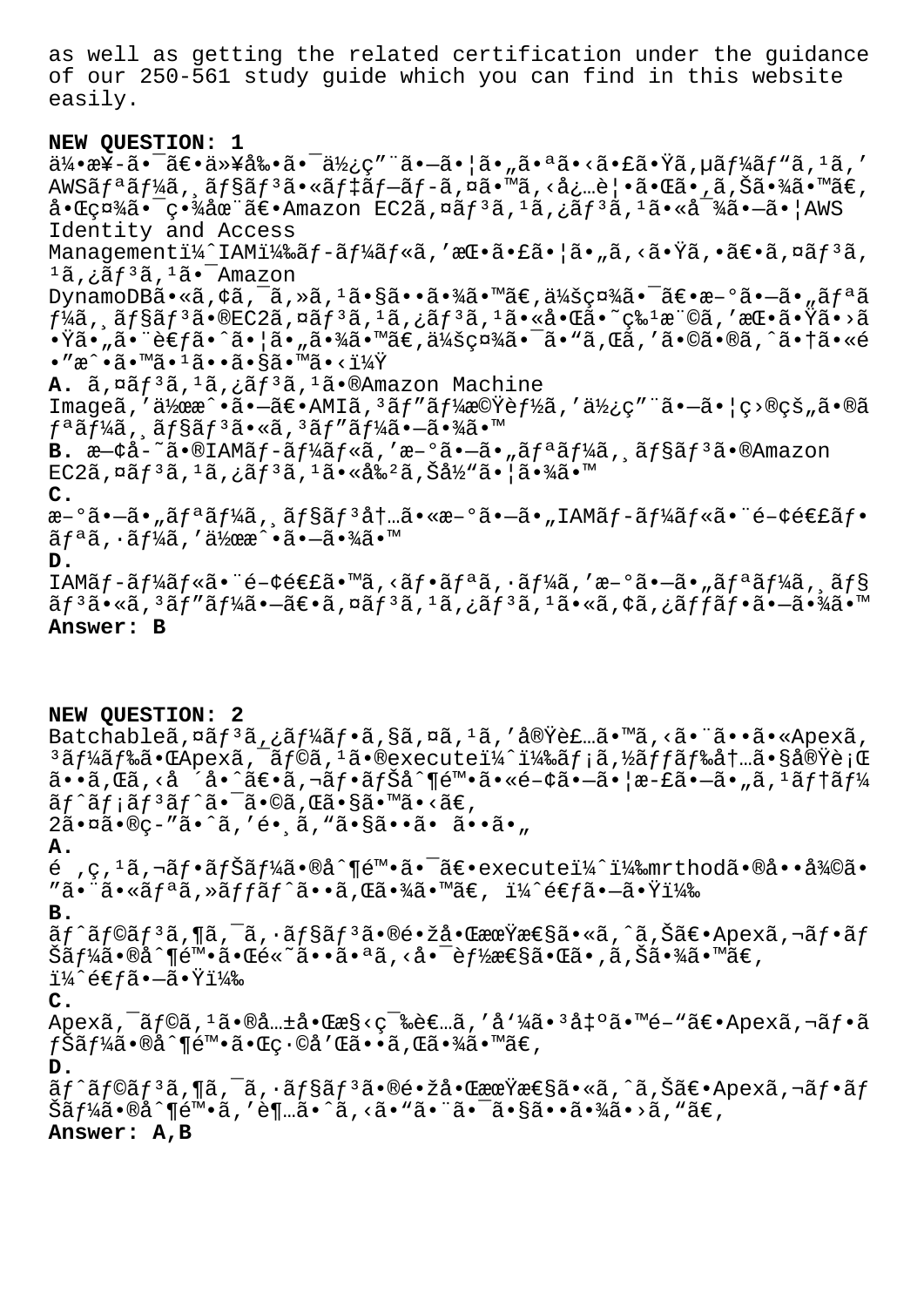### **NEW QUESTION: 3**

# CORRECT TEXT

Scenario: A Citrix Administrator must use the Provisioning Services Console to add three additional server OS machines to CCH's environment. The administrator must add the machines to an existing machine catalog named Server 2012 and the machines should be assigned the ServerOS2012 vDisk. The administrator must name the machines AppServer04, AppServer05 and AppServer06, respectively, and the machines should be added to the Server OS Machines OU, with plans to add 20 more server OS machines in the future. Provisioning Services is configured to

use Network0 as a streaming network interface card.

There is currently one Delivery Controller in the environment named Controller-1. This Delivery Controller is a member of the CCH.com domain.

The username for the hypervisor is root, and the password is Password 1.

Tasks:

1.Create three target devices named AppServer04. AppServer05 and AppServer06, respectively.

2.Ensure the target devices are configured according to the requirements outlined in the scenario.

### **Answer:**

Explanation: Review the steps and solution in explanation below. Explanation: The wizard is run directly from a Provisioning Services Console.

Note: For convenient reuse, the most recently used hypervisor and username will be cached in the registry of the local machine running this instance of the Console. Note: XenServer 5.5 Update 2 hypervisors are not supported in the 5.6.1 Streamed VM Setup Wizard. System Center Virtual Machine Management (SCVMM) servers require PowerShell 2.0 to be installed.

## 3 VM per the Simulation-

Note: An Active Directory administrator will need to delegate rights to the Provisioning Services Console user to allow Active Directory account creation. Note: The domain and OU default to those of the current user. Note: New computer names to be created are first validated that they do not already exist as computers in Active Directory, VMs, or target devices. If the Import existing accounts is selected: Note: The Required count displays the number of virtual machines previously specified to be created. The Added count displays the number of validated entries added to appear in the list. Note: Clicking Cancel cancels the configuration of any additional machines, and the quantity of successfully configured machines displays under theProgress bar. If the wizard fails or is cancelled in the middle of an operation, any progress made is retained. If